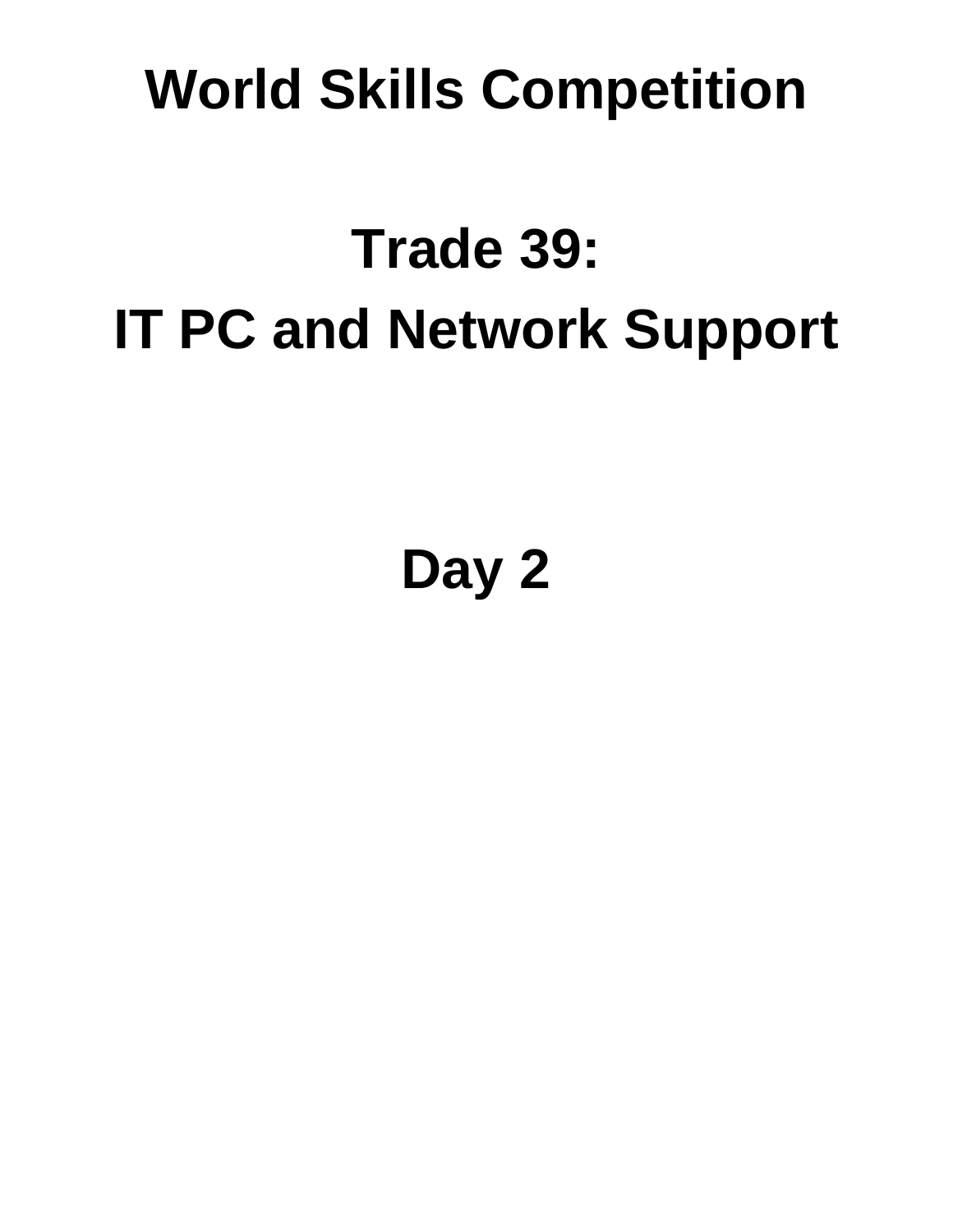#### **Actions Required**

Windows 2000 Server setup and configuration

Windows 2000 Professional setup and configuration

Manufacture cross over Network-Cable

Network Printer setup

User and System management

Network and Security Control

#### **SPECIAL INSTRUCTIONS:**

- 1. All customer requirements are to be satisfied.
- 2. Read the whole script before starting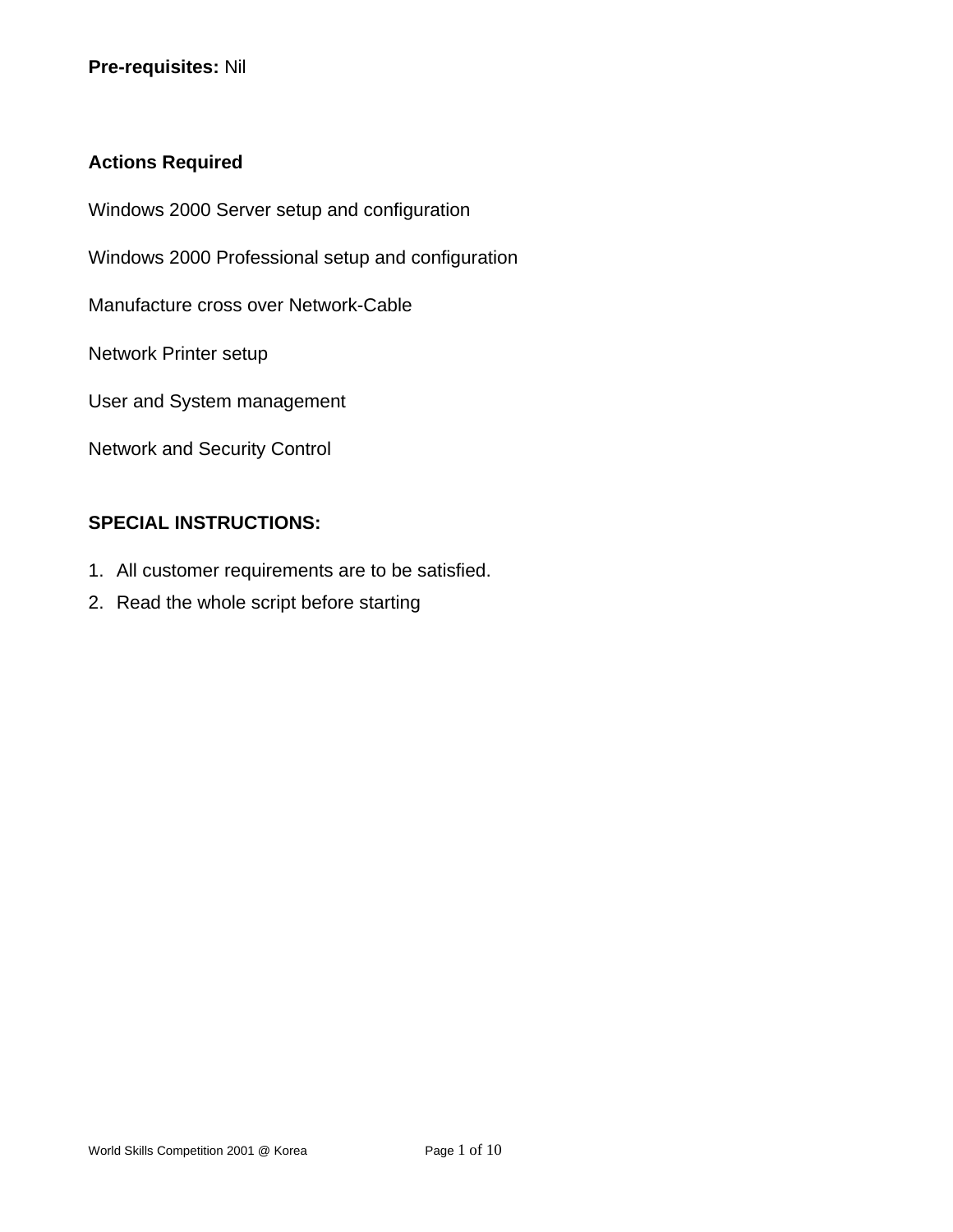#### **Problem Description**

NetSkill IT is a small company, which is planning to set up a client server network. They have a need for secure data and strict policies to stop unauthorized access to machines as downtime costs the company.

The NetSkill IT CEO has asked you to setup a prototype network for demonstration and acceptance.

#### **Customer Specifications**

Set up the LAN according to diagram given. The Windows 2000 Server station is to be configured as a domain controller. The server station's primary purposes are:

- To provide user logon and authentication services
- To enable administrators to organize and manage user accounts, groups and network resources
- To enable authorized users to easily locate network resources, regardless of where they are located on the network.

Select the appropriate licensing mode for the server in this LAN setup. Client workstation in the LAN will be allowed to browse web pages on the server. At the same time, clients can also FTP to the server for file transfer. To ensure a high level of fault tolerance for the server, create a mirrored volume using the two hard disks provided.

The Windows 2000 Professional station supports domain user accounts kept in the Windows 2000 Server station.

Install Windows 2000 Server and Windows 2000 Professional.

Personalize the software. For example: Name: Your name. Organization: Your Country

All file systems used must be capable of providing file security. The disks on all stations in the network must be cleaned up every week.

Manufacturing a cross over UTP Network cable to connect the Server and the Workstation.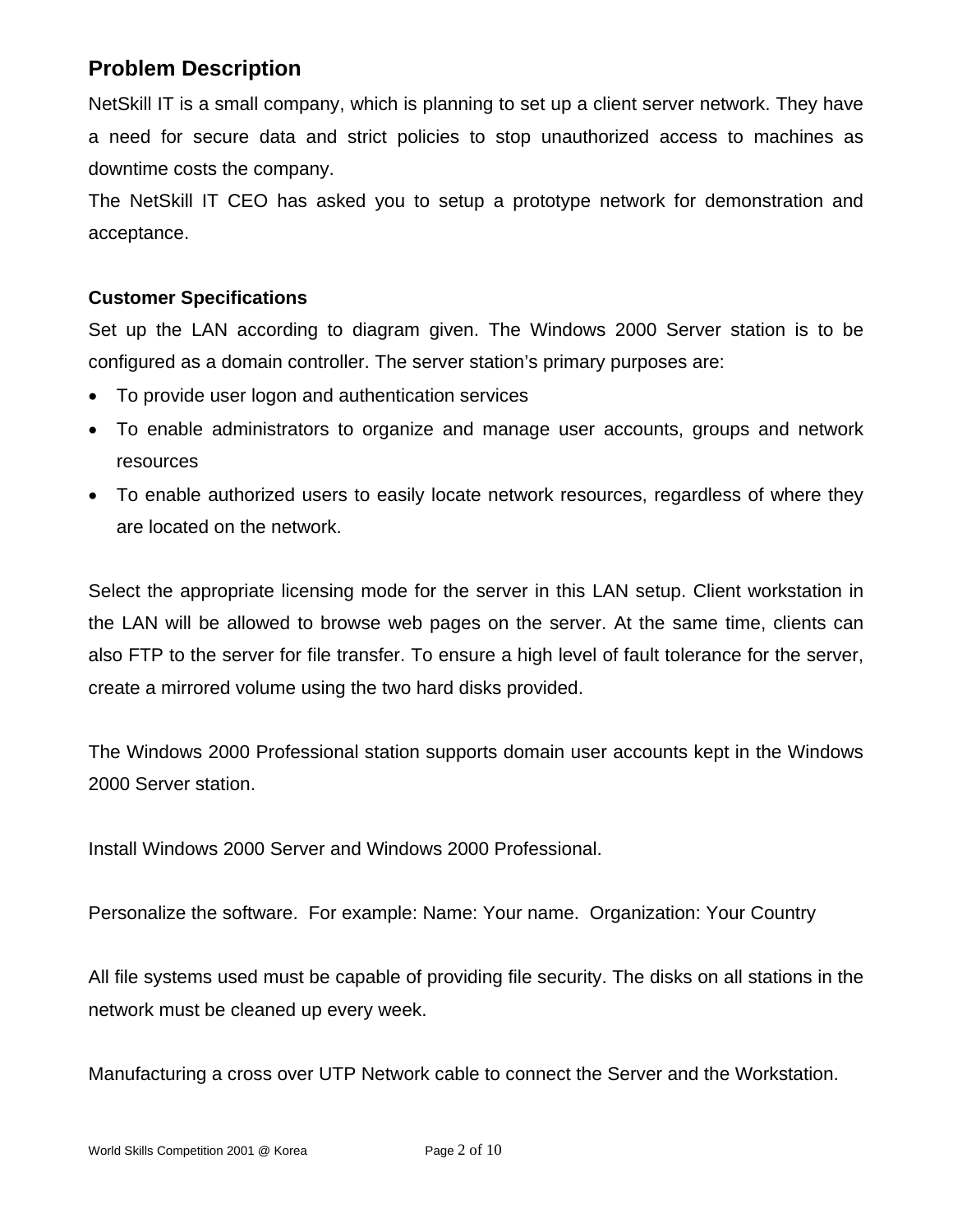#### **Protocols**

The workstations in the LAN use only the TCP/IP protocol. The IP network address given from the Internet Service Provider is 199.8.8.0. To allow the LAN to grow in the future, devise a subnet mask such that it maximizes the networks/subnets available but limit the hosts in each subnet to about 14 per network/subnet. Note that the LAN can have also old routers. Allocate IP address for the Domain within the IP address range specified for up to 2 routers, 2 servers and the remainder allocated to DHCP clients in the network. All NetBIOS names (computer names) must be able to be resolved using a WINS server installed at the server station. All clients IP addresses are issued automatically when its boot up except the user Workstation. Fix in the DHCP the MAC Address of the Workstation so that exactly this workstation becomes every time the same IP Address.

Configure the server station to function as a WINS proxy. This feature will be useful when there are client operating systems that use NetBIOS but do not support WINS.

#### **Network Administration**

The following network shares *must* be set up on your server station for each sections data: -

\SUPPORT \PUBLIC **\ACCOUNTS** \SALES

Refer to the company employee database to create User Accounts and Groups so that only authorized users have access to the appropriate shares and the shares are *not* accessible from other networks.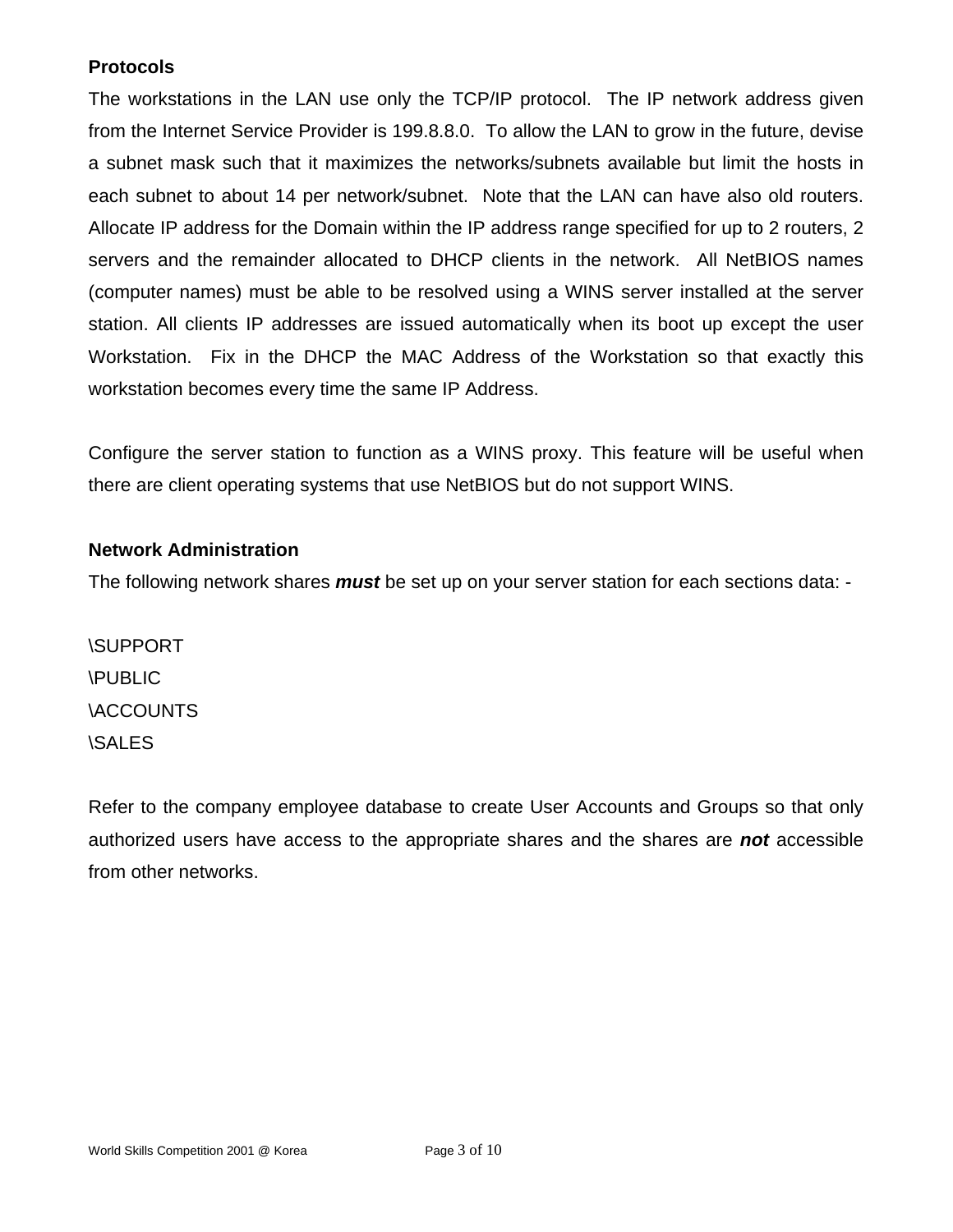#### **Security**

All network Accounts must adhere to the following: -

- The CEO is the only person who can have Full Control of every department's respective section shares.
- Section Managers must have Full Control of own department's respective section shares (*excluding the Support share*).
- The Support Manager must have full control to all shares and Support Employees must have change access to all shares.
- Employees are to have Change Access on their respective section shares.
- The SUPPORT share must be hidden and only accessible to members of the SUPPORT Section.
- Agency staff accounts are to expire after the last day of service.
- User accounts are to be created by using templates and a naming convention created for all accounts.
- All accounts must be able to be administered from the workstations using the Active Directory.
- All Domain Users must be able to physically log on to the server.
- All machines on the network must receive a Log On Banner welcoming them to the World Skills Competition 2001 in Korea.
- Employees of the Sales team must have the World Skills Competition 2001 Logo as wall paper set *automatically* when they login, other users are not to have the wallpaper displayed when they login.

#### **Create an accounts policy so that: -**

- Passwords expire in 10 days & must be 5 characters long.
- Accounts are locked out after 3 bad logon attempts and can only be unlocked by an administrator.
- Users are also disconnected when log on hours expire.

All users are to have the H: drive connected as a Home Drive so that they have a dedicated area of the server to store information that *only* they can access.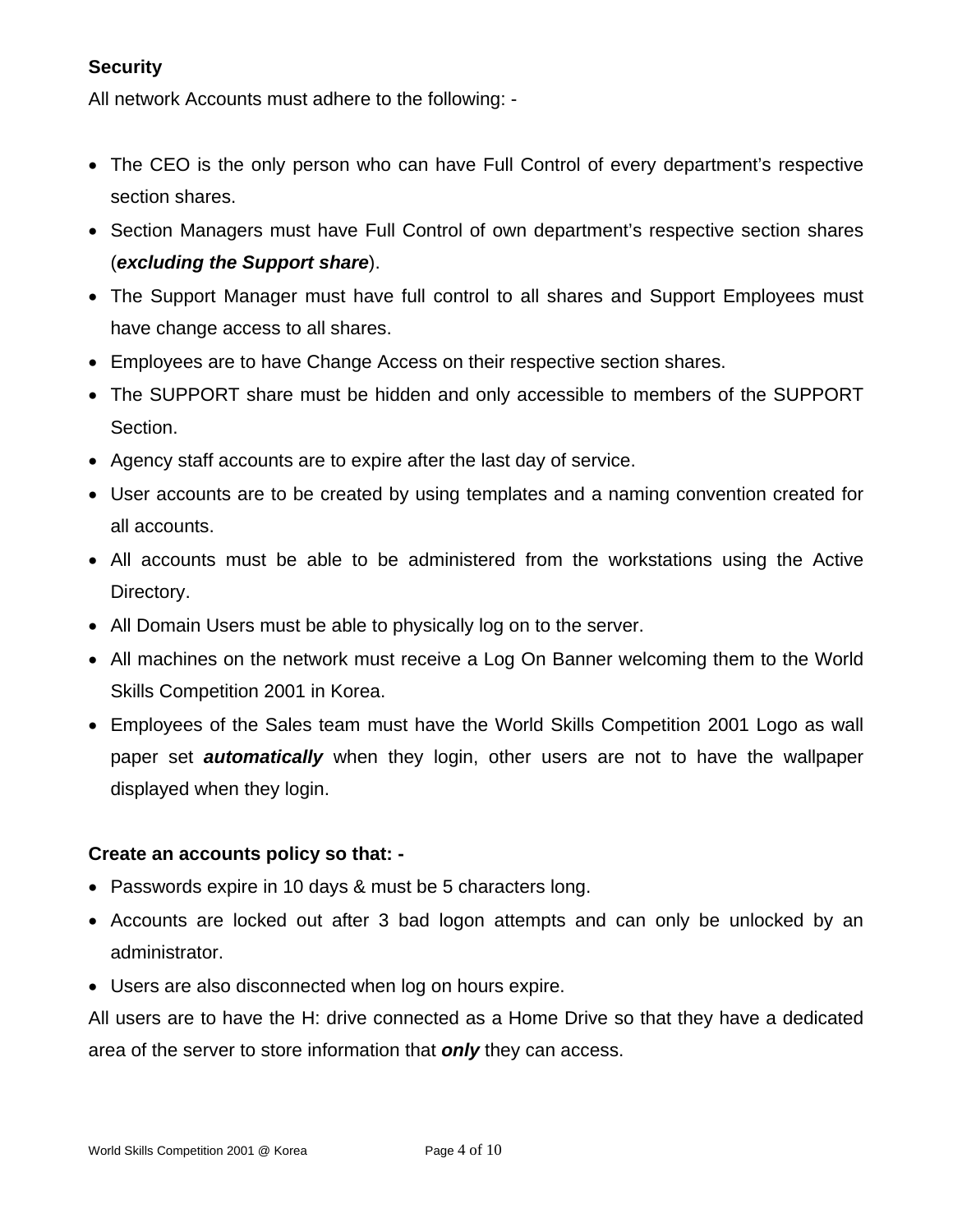All users have a limit of 50Mb of data on the server and would get a warning message when their home directories reach 40Mb.

Only Support users can connect to the server station via Terminal Services for remote administration.

Sally Blunt must have a roaming network profile, and Dexter Ying Must have a Mandatory Profile.

#### **Important**

Create a document detailing Usernames created. Do not use any passwords for the Users. After the end of this competition Day you must provide the document to the competition officials. Don't forget to write down your name on the document.

#### **Printing**

Install a printer by connecting it to the LPT1: port of the server. Allow domain users to use the printer, giving the CEO the highest priority; followed by SALES section with the next highest priority. The other sections will have the same priority when using the printers.

#### **UTP Cross over Cable Manufacturing**

Manufacture one crossover network cable. The network cable should measure 3 metres (+/- 2 centimeters) from the ends of the RJ45 plugs.

#### **Web Page**

Copy the HTML File from your diskette to the correct directory on the server. Configure your Workstation IE so this page will be the start-page.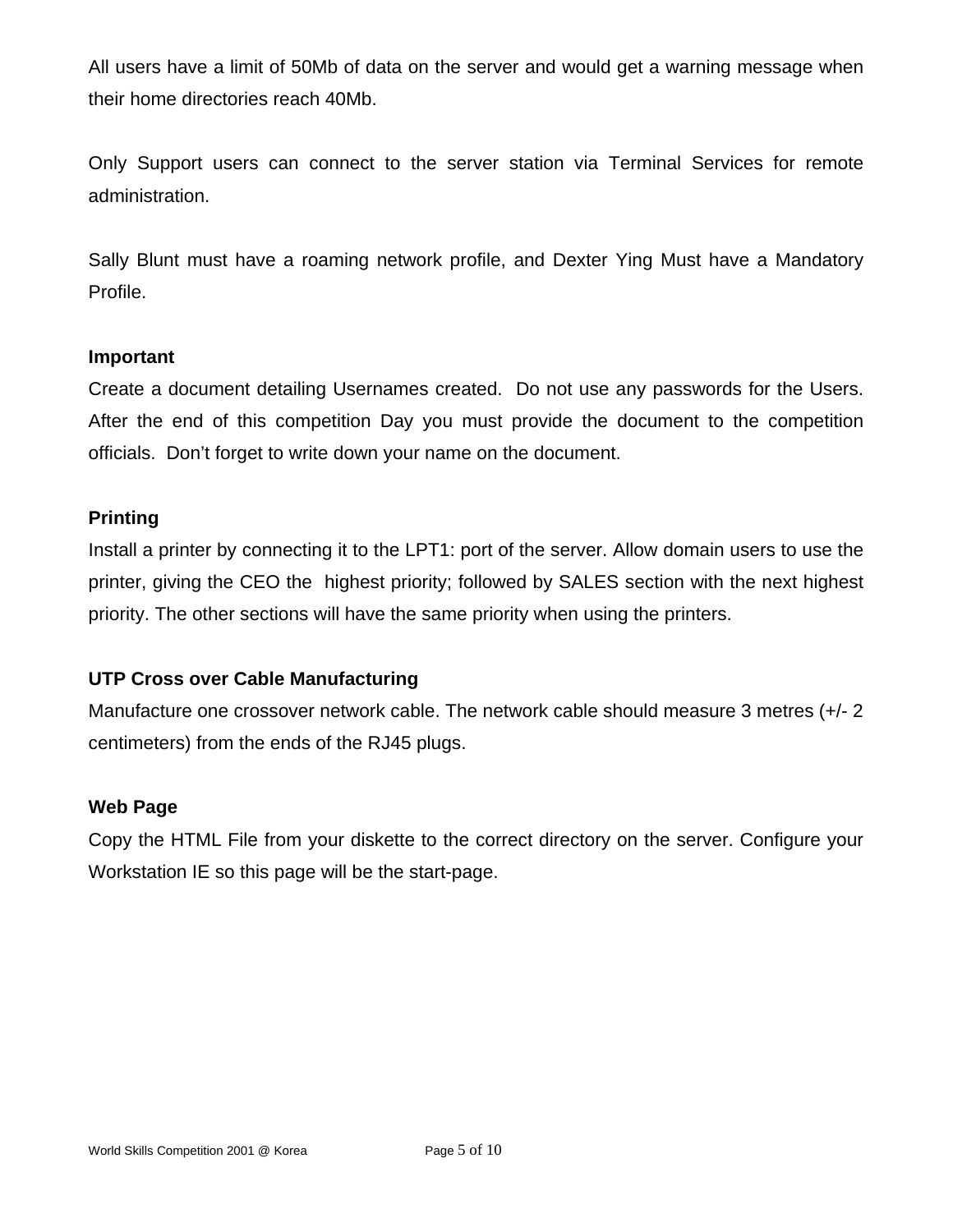### **Appendix A**

The following equipment will be provided :

| <b>Equipment</b>         | <b>Brief Hardware Configuration</b>                                                                                                                  | Quantity       |  |  |
|--------------------------|------------------------------------------------------------------------------------------------------------------------------------------------------|----------------|--|--|
| PC (Server and WS)       | <b>Samsung Pentium III</b><br>$\bullet$<br>128 MB-RAM<br>CD-ROM<br>17" Monitor<br>Keyboard<br>P/S2 mouse<br>3.5"FDD, 20GB HDD<br>10/100Mbps LAN card | $\overline{2}$ |  |  |
| Hard disk                | 20GB HDD                                                                                                                                             | $\overline{2}$ |  |  |
| UTP cable                | Category 5                                                                                                                                           | 1 x 3 meters   |  |  |
| RJ 45 Plugs              |                                                                                                                                                      | 2              |  |  |
| Blank 31⁄4 inch diskette |                                                                                                                                                      | $\overline{2}$ |  |  |
| Printer                  | Samsung Inkjet mjc3100                                                                                                                               |                |  |  |

| <b>Software</b>                          | <b>Brief Description</b>         | Quantity |  |
|------------------------------------------|----------------------------------|----------|--|
| Microsoft Windows 2000<br>Professional   | English version                  | 1 set    |  |
| Microsoft Windows 2000<br>Server         | English version                  | 1 set    |  |
| Windows 98 StartUp<br><b>Diskette</b>    | 3.5", high density, preformatted | 1<br>set |  |
| Drivers for PC hardware                  |                                  | set each |  |
| WSC 2001 Logo in BMP<br>format           | BMP file in a diskette           | 1 set    |  |
| WSC2001 webpage in<br><b>HTML</b> format | HTML file in a diskette          |          |  |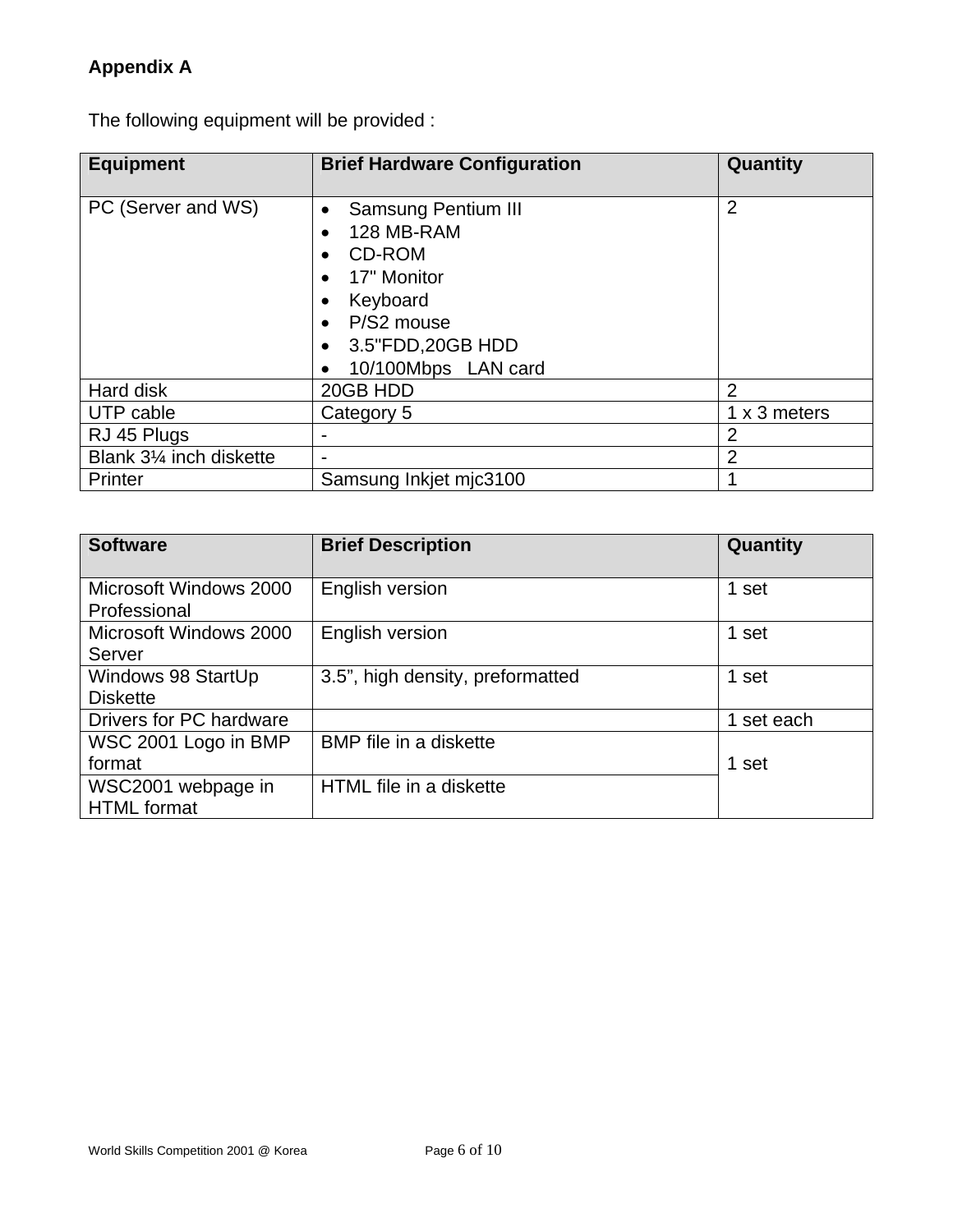**The following diagram show the sections that reports to the CEO :** 

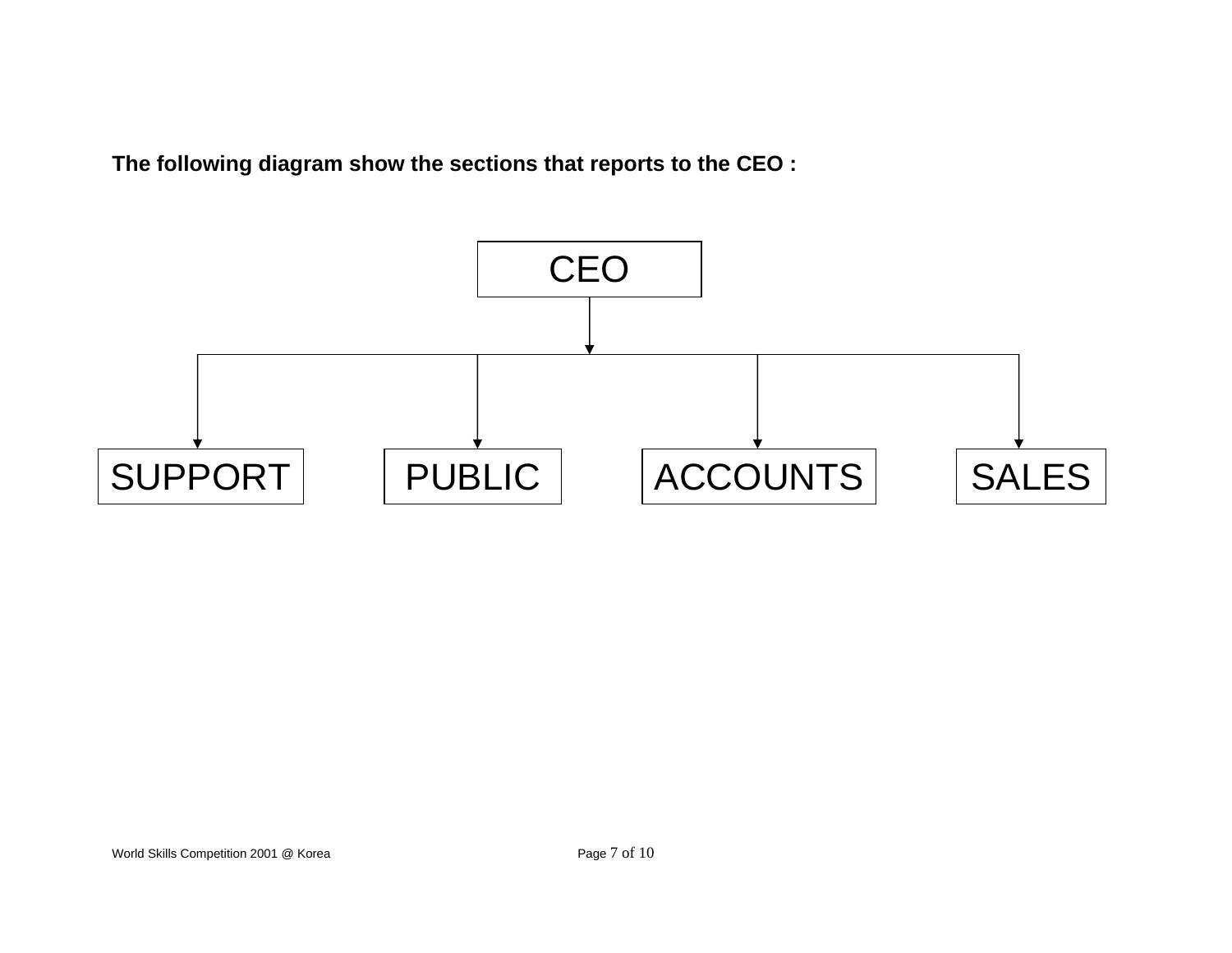### **HR Database For Competitors**

| <b>Name</b>        | <b>Job Title</b> | <b>Section</b>  | <b>Full Time</b> | Log on       | <b>Leave Date</b> | <b>Share</b> | <b>Acces</b> |
|--------------------|------------------|-----------------|------------------|--------------|-------------------|--------------|--------------|
|                    |                  |                 | or Agency        | <b>Hours</b> |                   | $\mathbf{s}$ | S            |
| Sebastian          | <b>CEO</b>       | <b>CEO</b>      | <b>Full Time</b> | <b>Not</b>   |                   |              |              |
| Coope              |                  |                 |                  | restricted   |                   |              |              |
| Horace             | Section          | <b>Accounts</b> | <b>Full Time</b> | <b>Not</b>   |                   |              |              |
| White              | Manager          |                 |                  | restricted   |                   |              |              |
| Jimmy              | Employee         | <b>Accounts</b> | <b>Full Time</b> | <b>Not</b>   |                   |              |              |
| Jones              |                  | Temporary       |                  | restricted   |                   |              |              |
|                    |                  | Support         |                  |              |                   |              |              |
| <b>Sally Blunt</b> | Employee         | Accounts        | Agency           | 9AM - 5PM    | 24/12/2001        |              |              |
| Harry              | Employee         | <b>Accounts</b> | <b>Full Time</b> | <b>Not</b>   |                   |              |              |
| Thomas             |                  |                 |                  | restricted   |                   |              |              |
| <b>Ben Dover</b>   | Section          | <b>Sales</b>    | <b>Full Time</b> | <b>Not</b>   |                   |              |              |
|                    | Manager          |                 |                  | restricted   |                   |              |              |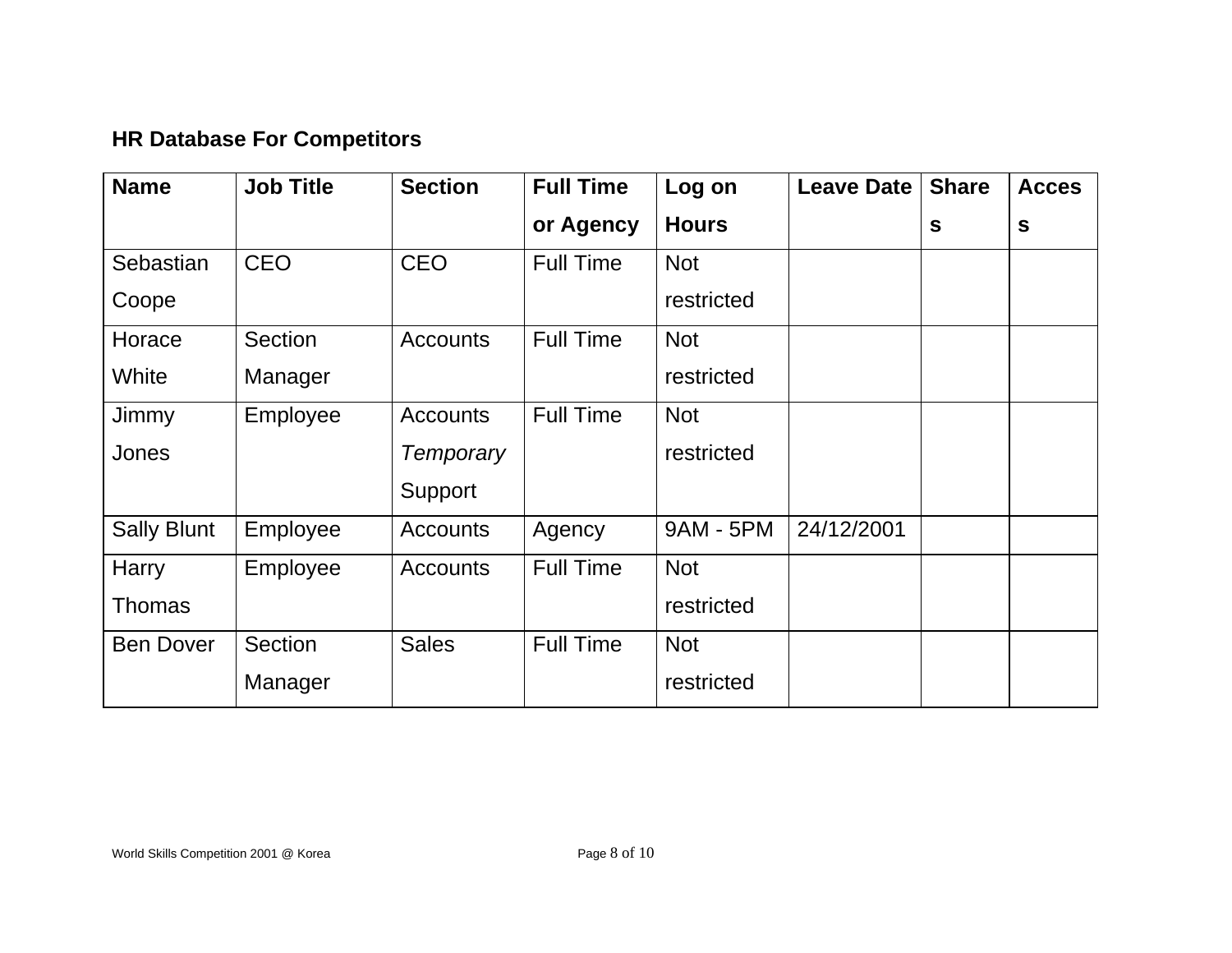## **HR Database For Competitors (continued)**

| <b>Name</b>    | <b>Job Title</b> | <b>Section</b> | <b>Full Time</b> | Log on       | <b>Leave Date</b> | <b>Share</b> | <b>Acces</b> |
|----------------|------------------|----------------|------------------|--------------|-------------------|--------------|--------------|
|                |                  |                | or Agency        | <b>Hours</b> |                   | $\mathbf{s}$ | $\mathbf{s}$ |
| David          | Employee         | <b>Sales</b>   | Agency           | 9AM - 1PM    | 24/12/2001        |              |              |
| <b>Roberts</b> |                  |                |                  |              |                   |              |              |
| Mahindra       | Employee         | <b>Sales</b>   | <b>Full Time</b> | <b>Not</b>   |                   |              |              |
| Shah           |                  |                |                  | restricted   |                   |              |              |
| Ed             | Section          | Support        | <b>Full Time</b> | <b>Not</b>   |                   |              |              |
| <b>Minter</b>  | Manager          |                |                  | restricted   |                   |              |              |
| <b>Dexter</b>  | Employee         | Support        | <b>Full Time</b> | <b>Not</b>   |                   |              |              |
| Ying           |                  |                |                  | restricted   |                   |              |              |
| Laura          | Employee         | Support        | <b>Full Time</b> | <b>Not</b>   |                   |              |              |
| <b>Brown</b>   |                  |                |                  | restricted   |                   |              |              |
| Sue            | Employee         | Support        | Agency           | <b>Not</b>   |                   |              |              |
| <b>Black</b>   |                  |                |                  | restricted   |                   |              |              |